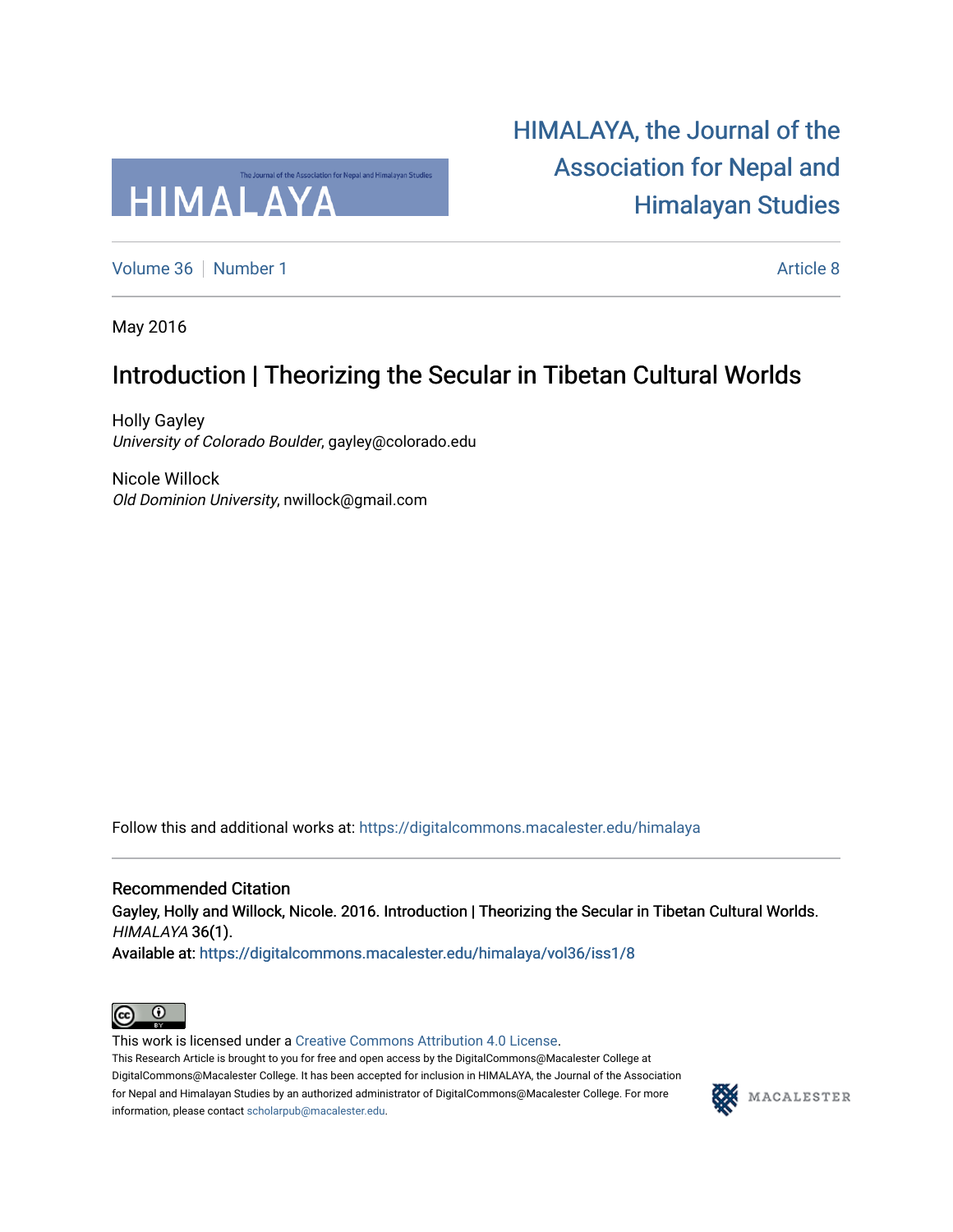### Introduction | Theorizing the Secular in Tibetan Cultural Worlds

#### Acknowledgements

The authors wish to thank the contributors to this volume—Tsering Gonkatsang, Matthew King, Leigh Miller, Emmi Okada, Annabella Pitkin, Françoise Robin, Dominique Townsend—as well as the other original panelists—Janet Gyatso, Nancy Lin, and Tsering Shakya—on the panel, 'The Secular in Tibet and Mongolia,' at the Thirteenth Seminar of the International Association of Tibetan Studies in 2013. The presentations, questions, and comments by panelists and audience offered new perspectives, provided the fodder for further investigations into the secular in Tibetan cultural worlds, and paved the way for this special issue of HIMALAYA. All the contributors worked diligently to craft their articles and, as part of the process, we are appreciative of the anonymous peer reviewers. We are also grateful to the Tibetan artists featured in the Gallery for permission to use their artwork in this issue and to Françoise Robin and Tsering Gonkatsang for their respective translations—the short story, 'Entrusted to the Wind' by Lhashamgyal, and the historical essay, 'Tibetan Woodblock Printing: An Ancient Art and Craft' by Dungkar Lobzang Trinlé. Finally, the authors would like to express their appreciation to Sienna Craig and Mark Turin for their invaluable guidance in bringing this special issue to publication, and to others who work behind the scenes at HIMALAYA in the editing and publishing processes.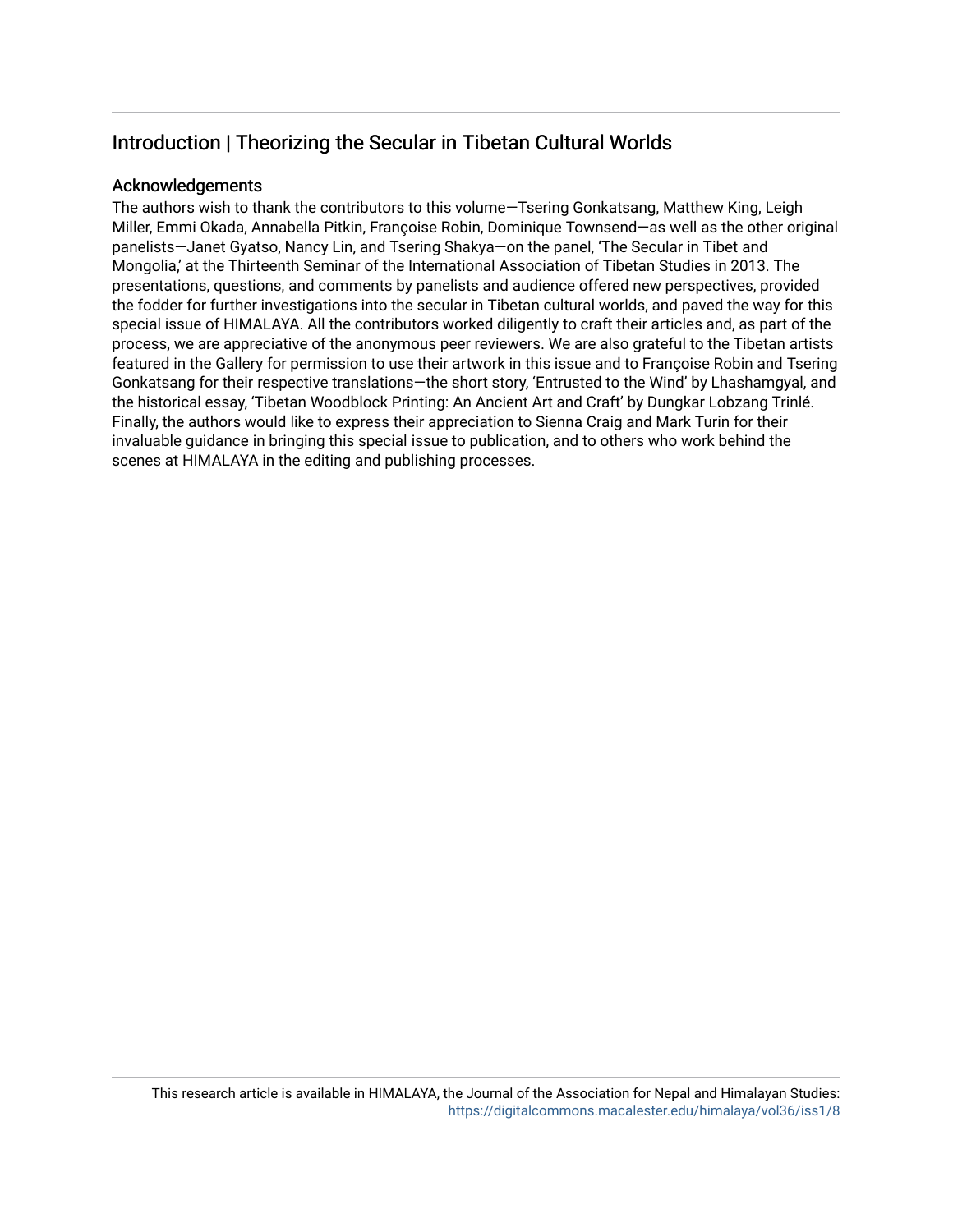# Introduction | Theorizing the Secular in Tibetan Cultural Worlds

# Holly Gayley Nicole Willock

This special issue on 'The Secular in Tibetan Cultural Worlds' originated in a panel on *The Secular in Tibet and Mongolia* at the Thirteenth Seminar of the International Association of Tibetan Studies held in Ulaanbaatar, Mongolia in 2013. To contextualize the contributions to this issue, spanning diverse temporal and geographic contexts, this Introduction raises theoretical concerns and discusses contested terminology regarding 'religion' and the 'secular' in Tibetan discourse. The authors situate *local articulations of the secular*  within broader academic discussions of the varieties of Asian secularisms and offer a key intervention to complicate the secularization thesis and prevailing views of Tibet as a predominantly religious culture.

**Keywords:** religion, Tibet, secularism.

#### Introduction

When one gazes at *The Hulk*, a painting by Lhasa-based artist Gadé, something hauntingly familiar and immediately jarring appears at once. Bounding out from the mandalic frame of traditional Buddhist iconography is the green and muscular comic-book hero, Hulk, in the guise of a wrathful tantric deity. Like a wrathful deity, he wears a tiger skin around his waist, grimaces at the viewer, and engages in a menacing dance. Yet the background from which the Hulk emerges is neither the comic book page nor a blackened sky illuminated by the flames of compassion and bene olent gaze of lamas and tantric deities; instead it features macabre scenes of fornication and murder suggestive of a degenerate modernity. In works of Tibetan modern art by Gadé, as Leigh Miller discusses in her contribution to this issue, religious and secular imagery collide and invite the viewer into reflection about the hybrid realities of urban life in Lhasa. Introducing Gadé's work, Rossi and Rossi suggest that *The Hulk* and other images from his Diamond Series deliver a certain "culture shock" to disrupt the enduring myth of Tibet as a Buddhist Shangri-la.<sup>1</sup>

This special issue of *HIMALAYA* on 'The Secular in Tibetan Cultural Worlds' illuminates the myriad ways that religion and the secular serve as mutually constituted categories in interaction in Tibetan contexts, amplifying each other in unpredictable ways as in Gadé's *The Hulk*. Building on the seminal anthology, *The Varieties of Secularism across Asia* edited by Nils Bubandt and Martijn van Beek (2012), this issue introduces case studies to help broaden our understanding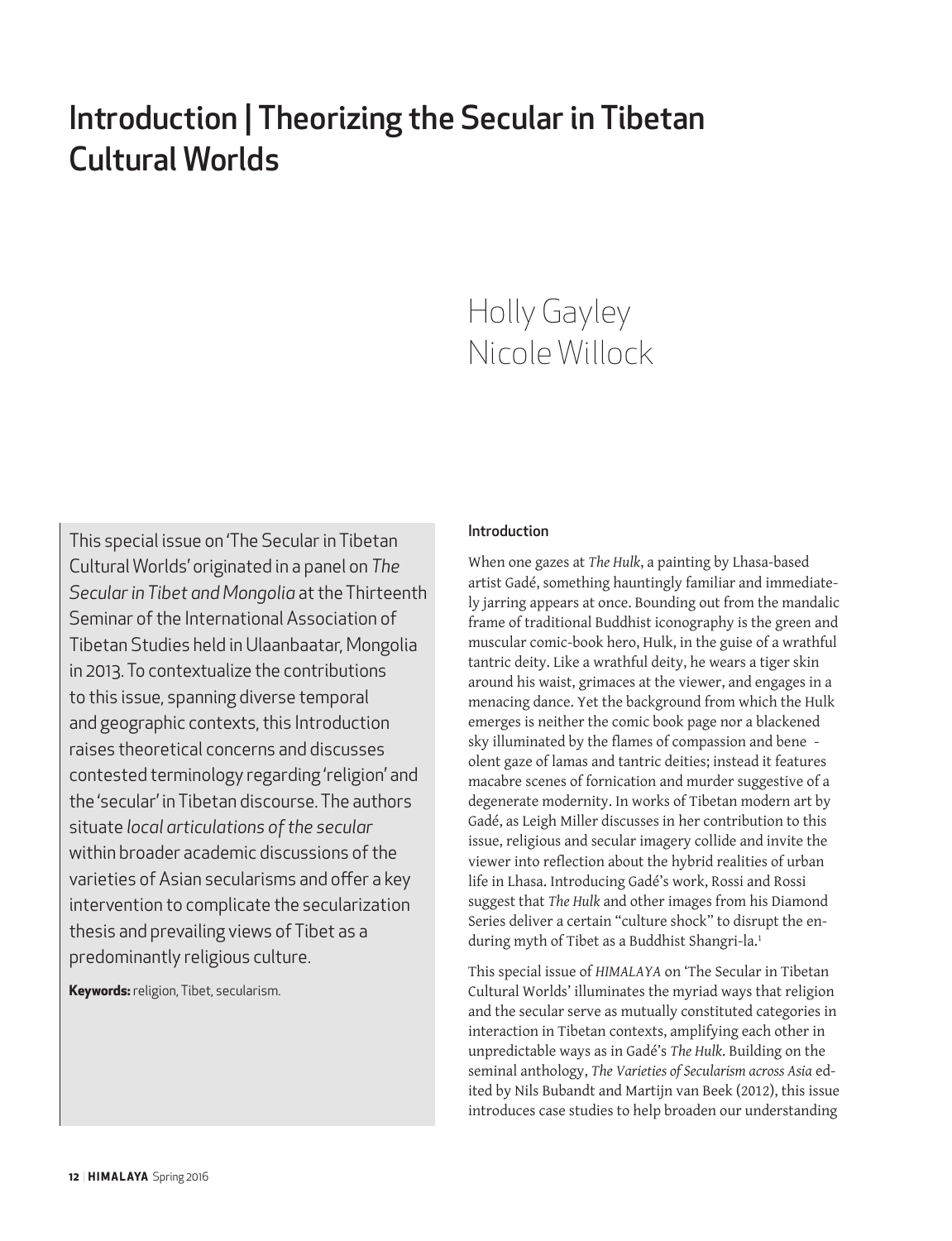of Asian encounters with the secular, here specifically with respect to Tibetan cultural contexts that span the Himalaya and Central Asia. Yet we take a different approach than Bubandt and van Beek. They were primarily interested in eruptions of the 'spiritual' that bring to light ironic fissures in the differentiation between religion and the secular in Asian national spaces. Instead, we explore how local agents shape and respond to moments of distinction, hybridity, and synthesis in the formation of 'religion' (*chos lugs*) and the 'secular' (variously: *'jigs rten*, *chos lugs ris med*, and *chos med ring lugs*) as these categories emerge in Tibetan literary, artistic, political, and religious expression.

Unlike the fantasy of Tibet as a hermetically sealed Shangri-la, we take Tibetan cultural worlds to be cosmopolitan in nature and transnational in scope, regarding Tibetan language as a *lingua franca* uniting diverse constituencies from Gangtok to Ulaanbaatar. The geographic and temporal scope of our case studies in this issue allows us to track how Tibetans (and those writing in Tibetan) have interacted with various modes of secularism in their diverse geopolitical contexts, given the lack of a unified Tibetan nation-state within which to envision and promote secularism. In doing so, we hope to illuminate secular intellectual, artistic, and literary engagements with—as well as Buddhist monastic negotiations of—the boundaries between religion and the secular at specific historical conjunctures from the seventeenth century to the present. In charting the emergent terminology for 'religion' and the 'secular' in Tibetan discourse, we also survey diverse views regarding the role of religion in Tibetan society and politics.

#### Local Articulations of the Secular

When considering the secular in relation to Tibetan cultural worlds, a central problematic emerges, namely the widespread conception that Tibet was an isolated and predominantly religious culture that did not encounter secularism until its abrupt entry into modernity with the invasion of the People's Liberation Army in 1950. Tibet has been alternately hailed as an isolated Shangri-la and repository of ancient Buddhist wisdom (for a critique thereof, see Lopez 1998) or condemned as a 'feudal theocracy' that failed to modernize due to its 'synthesis of religion and politics' (Information Office of the State Council of the People's R public of China 2013). Both views simplify the complexities of pre-1950 Tibet and reflect a common trend to reify Tibet as both 'religious' and 'traditional' in contradistinction to China as 'secular' and 'modern.' Janet Gyatso (2011, 2015) has skillfully queried the tendency among scholars to date the advent of modernity in Tibet to 1950 through high-

lighting the emergence of an early modern episteme in certain instances from the seventeenth to nineteenth centuries. Along similar lines, in this issue, we call attention to early moments in defining a secular sphere, such as the high literary culture at Mindroling during the seventeenth and eighteenth centuries (Townsend), and early-twentieth century engagements with secularism, such as appropriations of Sumpa Khenpo's construction of the historical Gesar in socialist Mongolia (King) and Dorjé Tarchin's founding of the first Tibetan newspaper, the *Melong* or *Tibet Mirror*, in Kalimpong (Willock).

These moments and their implications for understanding the secular in Tibetan contexts risk being elided whenever Tibetan culture is mythologized and dislodged from specific historical and geographic contexts (Lopez 1998: 200). To move beyond this problematic, we showcase a variety of active engagements with defining and co travening the line between 'religion' and the 'secular,' including Buddhist appropriations of secular categories throughout the twentieth century and the deployment of religious themes in modern Tibetan art and literature today. Moreover, regarding Tibetan as a *lingua franca* which has united religious figures, aristocrats, traders, pilgrims, and refugees across the Himalayas and Central Asia in a shared intellectual and social discourse, we track responses to 'secularism' as an ideology throughout the twentieth century in engagement with Indian, Chinese, and Russian formulations.

This special issue of *HIMALAYA* represents one of the first sustained engagements with the secular in Tibetan contexts. Inspired by the recent theoretical contributions on the varieties of secularisms by scholars such as Nils Bubandt, Martijn van Beek, and Peter van der Veer, the contributors examine Tibetan innovations, appropriations, and responses to emergent and competing secularisms in the specific geographic, historical, and political contexts in which Tibetans have found and continue to find the selves. We address questions such as: How do 'religion' and the 'secular' function as discursive formations among Tibetan speakers, writers, and artists across the trans-Himalayan region? In what ways have Tibetans understood the secular, re-inscribing it into the past or claiming it in the present, in conversation with Indian, Chinese, and Russian forms of secularism? Specifically, how does the cross-fe tilization of religious and secular spheres for Tibetans and particularly the notion of 'synthesizing religion and politics' (*chos srid zung 'brel*)—challenge the way discussions about the secular are framed? In addressing these questions, the contributors to this issue take as an operating premise that 'religion' and the 'secular' are value-laden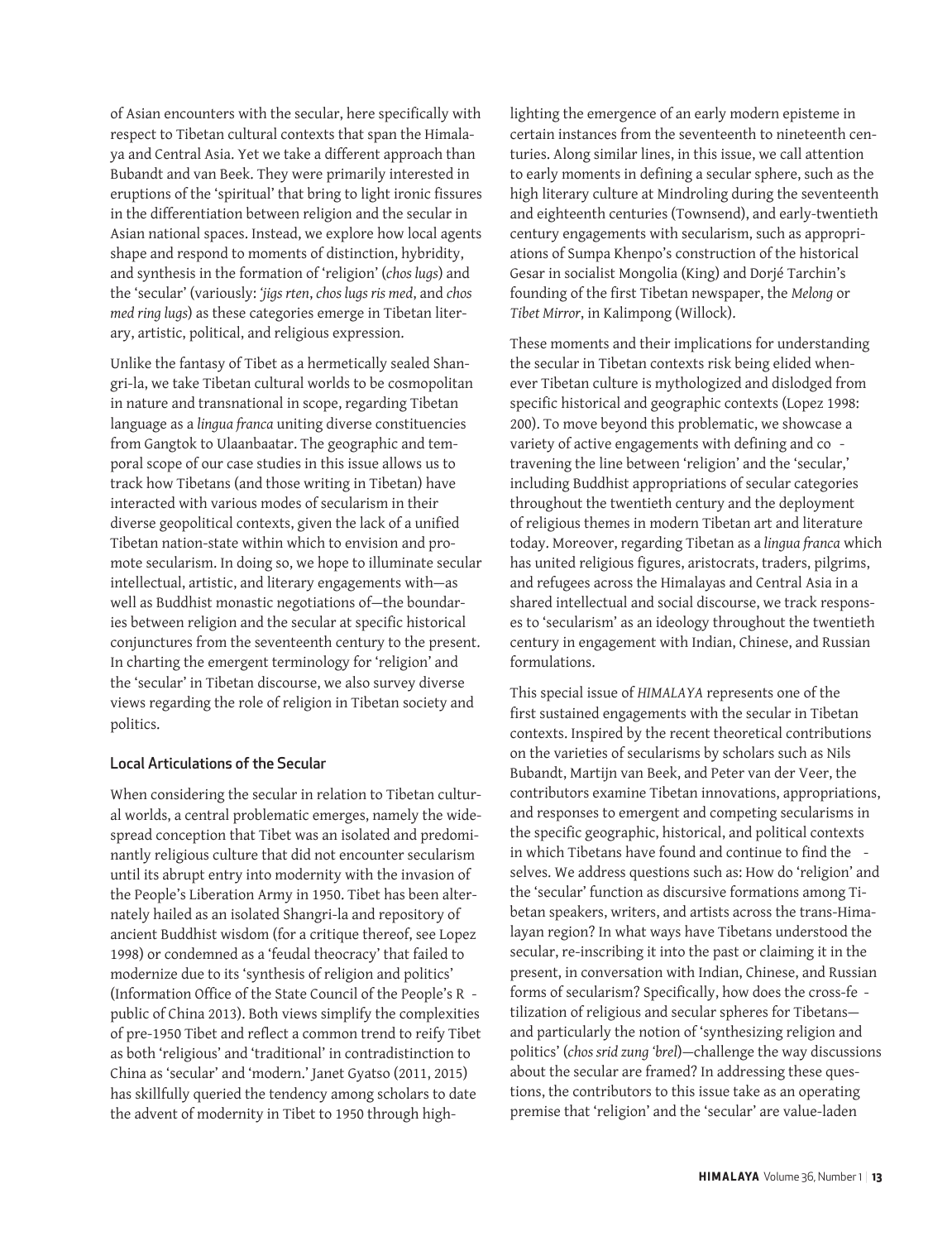terms that operate within a dense nexus of associated ideas, such as tradition and modernity, and are shaped by intellectuals as well as various institutions — educational, governmental, and monastic.

Particularly useful for this study is the notion of *local articulations of the secular*, which builds on the concept of 'vernacular projects of secularism.' These are the boundary-making practices involved in constructing 'religion' and the 'secular' in different times and places (Bubandt and van Beek 2012: 12). We use local articulations of the secular to draw attention to specific engagements with and expressions of ambivalences toward 'religion' and the 'secular' as emergent categories within a Tibetan ethno-linguistic register, situated in broader, multilingual discursive contexts. The emphasis on the local does not discount the influence of the normative global discourse on secularism, nor does it overlook the transnational character of Tibetan culture and discourse. Rather, we pay attention to the local grounds on which the discursive production of 'religion' and the 'secular' emerge, as on-going processes of negotiation in specific historical and geographic contexts. Such cultural production involves both boundary-making and boundary-breaching, which Bubandt and van Beek recognize as the global-national-local nexus of secularism (2012: 13). The approach of local articulations of the secular allows us to cast a wide historical and geographical net while focusing on specific local examples, such as how Amdo writers within China are expressing ambivalence toward Buddhist ideas in literary and polemic works (Robin) or how Buddhist teachers in northern India are engaging the category of the secular in order to appropriate the prestige of modernity while emphasizing cultural continuity with the Tibetan past (Pitkin).

#### Distinct but Intertwined Domains

To provide a context for the case studies presented in this issue, we call attention to several key moments in the formulation of the secular in Tibetan discourse in order to disrupt the tendency to regard Tibetan culture as predominantly religious. We find Peter van der Veer's work helpful. Similarly to Bubandt and van Beek, he draws attention to intersections between 'religion' and the 'secular' as mutually constituted categories that are continuously negotiated by local historical agents. Van der Veer is particularly instructive in outlining the distinctive features of secularism in India and China, two of the main geopolitical contexts inhabited by contemporary Tibetans. Further, he reminds us that religion can be a source for 'modern' subject formation as well as "central to the formation of national identities" (2001: 39) in colonial and postcolonial

contexts. Recent scholarship on a range of secularisms enables us to move beyond the telos of the secularization thesis—the narrative that modernity necessitates the separation of religion from the public and political sphere (for a critique thereof, see Asad 2003; Casanova 2011). In what follows, we characterize in brief and broad terms the formation of the secular in Tibetan discourse in order to ground the case studies in this issue. While we note several formative moments, we do not intend to posit a unified or homogenous narrative nor provide a comprehensive survey of the topic. Even the very translation of the English term 'secular' remains contested, such the emergence of and shifts in Tibetan terminology have ideological ramifications in different historical and geographic contexts.

The early modern formulation of the secular can be traced to at least the seventeenth century with the Tibetan term *chösi* (*chos srid*) referring to two spheres, the spiritual and temporal, yet as we discuss below, this conception developed variant nuances over time. The notion of *chösi*, discussed by Ishihama as 'Buddhist governance,' can be found in at least three linguistic registers as shown in Tibetan, Mongolian, and Manchu sources from the mid-seventeenth century revealing that that this concept served in formal diplomacy at that time (2004: 15 ff.). In addition, as John Ardussi points out, "During the 17-year period 1625–42, three governments were formed in Tibetan cultural regions of the Himalayas that endured into the 20th century, each with a distinct religion-state basis," namely in central Tibet, Sikkim, and Bhutan (2004: 11). With the unification of central Tibet under the Fifth Dalai Lama in 1642, and through the writings of his regent Desi Sangyé Gyatso, another related term became significant, namely *chösi zungdrel* (*chos srid zung 'brel*) (Ardussi 2004; Ngag dbang blo bzang rgya mtsho 2009, vol. 21: 369), often anachronistically translated in reference to this period as the 'union of religion and politics'*.* 

In the phrase *chösi zungdrel*, the term *chö* (*chos*) translates the Sanskrit *dharma*. Although its implied referent would change over time, during its early usage, this term refers specifically to Buddhism. In contrast, *si* (*srid*) has the sense of a 'temporal kingdom or polity' (*'jig rten rgyal srid*) even though the term has a broad semantic range that includes existence, the temporal order, *saṃsāra*, society, and politics. In defining these two distinct domains, brought together in a Buddhist polity, the Tibetan notion of *chösi zungdrel* acknowledges a worldly or mundane sphere apart from the transcendent pursuits of Buddhist monastics. This notion likely evolved from the *Abhidharma* distinction between the mundane (Tib: *'jig rten pa*, Skt: *laukika*) and transcendent (Tib: *'jig rten las 'das pa*, Skt: *lokottara*), but the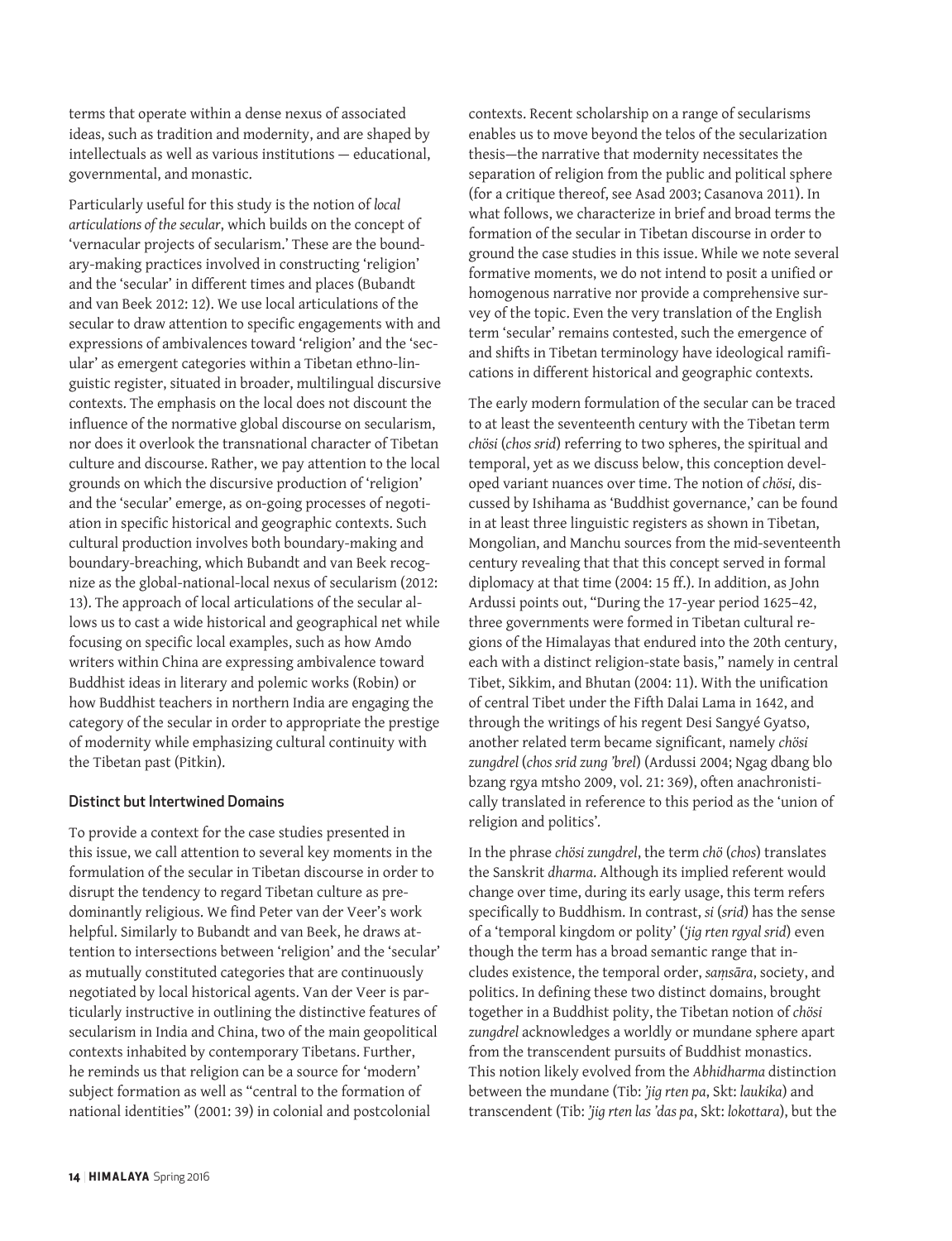relationship between the pair in Tibetan-language treatments 'oscillates' like a kaleidoscope, shifting at different points in historical time (Ruegg 2013: 212, 225). Nonetheless, the system of conjoining the two signaled the close connection between Buddhism and the state (Schuh 2004: 291).

The seventeenth-century Tibetan notion of *chösi zungdrel* drew legitimacy from earlier antecedents in the Sakya hegemony of the thirteenth and fourteenth centuries that initiated a 'patron-priest' (*yon mchod*, alt. *mchod yon*) model of rule by Tibetan hierarchs and their Mongol backers (Ruegg 2004) as well as from treasure texts, such as the *Maṇi Kabum* (*Ma ṇi bka' 'bum*) and *Pema Khatang* (*Pad ma kha thang*). These works re-imagined Tibet's imperial period of the seventh to ninth centuries in Buddhist terms (Ishihama 2004). David Ruegg characterizes the 'patron-priest' relationship as a 'diarchic form of governance' conjoining the 'twin systems' (*lugs gnyis*) of the spiritual and temporal orders (2004: 9). Alternatively, Schuh argues that the concept of 'sacred kingship,' based on the notion of 'dharma-king' or *chögyal* (*chos rgyal*), best encapsulates the form of government in Tibet historically with antecedents found in the imperial rule by the Yarlung Dynasty and the ideal of the *cakravartin* or 'wheel-turning ruler' documented by the Gungthang kings, both of which served as the basis for the recognition of the Dalai Lama as an emanation of the bodhisattva Avalokiteśvara (2004: 291–294). The notion of *chösi zungdrel* gained widespread currency in the language of Tibetan statecraft during the rule of Dalai Lamas and forms a shared understanding against which twentieth-century Tibetan-language articulations of the secular are defined.

Notably, the formulation of *chösi zungdrel* coincides with a cosmopolitan period of growth in secular fields of know edge (*rig gnas*) in Tibet, through the expansion in medical institutions and knowledge (Gyatso 2015) and an efflore cence in literature and the arts beginning in the reign of the Fifth Dalai Lama. As Tsering Gonkatsang's translation of 'Tibetan Woodblock Printing: An Ancient Art and Craft' by the historian Dungkar Lobzang Trinlé (1927– 1997) reveals, a highly sophisticated system of cultural production was in place in the early eighteenth century for the printing of the Narthang and Dégé Buddhist canons, involving large capital investment, a diverse labor force, and commodities exchange. Further, Dominique Townsend discusses in this issue how the late seventeenth and early eighteenth centuries witnessed the flourishing of Tibe an 'high culture' and the promulgation of the five major fields of knowledge, based on the classical Indic system of *pañcavidyāsthāna*, including the worldly (*'jig rten*) topics of

logic, medicine, visual arts, and grammar and the transcendent topic of Buddhist knowledge (*nang gi rig pa*). Examining the views of key figures associated with Mindro ing Monastery near Lhasa in this period, Townsend traces "conflicting views on how worldly and religious values should be balanced" and the "slippage between the mutually defining spheres." While there may not have been a single dominant view or consensus on the valuations and balance between these spheres, their articulation and rise to prominence in discourse as distinct signals an important moment in the formulation of a category of the secular in Tibetan contexts.

#### Defining 'Religion' and the Secular'

While the seventeenth-century crystallization of *chösi zungdrel* originated in Tibetan conceptions of Buddhist governance, shared by Tibet's Mongol and Manchu neighbors, other key moments and major orientations developed in the twentieth century, in interaction with Indian, Chinese, and Russian forms of secularism. That is to say, Tibetan terminologies for and understandings of the 'secular' have arisen in response to a variety of secularisms encountered in India, both before and after independence, and under Chinese or Russian colonial rule. This terminology is far from standardized; each term has been coined and deployed in distinctive ways in Tibetan discourse. For example, when the Fourteenth Dalai Lama speaks today about 'secular ethics,' he uses the phrase 'moral conduct distinct from religion' (*chos lugs dang ma brel ba'i bzang spyod*).2 While this term differentiates secular values from religious commitments, in his broader presentations on the topic, the Dalai Lama proposes a universal ethics, compatible with Buddhist values such as compassion (2012). In his usage then, religion and secular remain distinct but compatible domains in continuity with early modern conceptions. As this example indicates, we need to be attuned to the multiple ways that terms for the 'secular' are deployed in Tibetan discourse and ask in each instance whether or not such terms are positioned in opposition to religion. Since each term has a distinctive connotation, genealogy, and ideological orientation, discerning local articulations of the secular requires our keen attention.

The next moment we highlight involves the emergence of a Tibetan term for religion, *chöluk* (*chos lugs*), as an ecumenical designation referring to various traditions beyond the Buddhist teachings or *dharma*. By the 1950s, the term appears in the *Melong*, the first Tibetan newsp per, and signals a shift in the approach of its founder Dorjé Tarchin from a Christian missionizing orientation toward a more ecumenical and pluralistic stance in the formation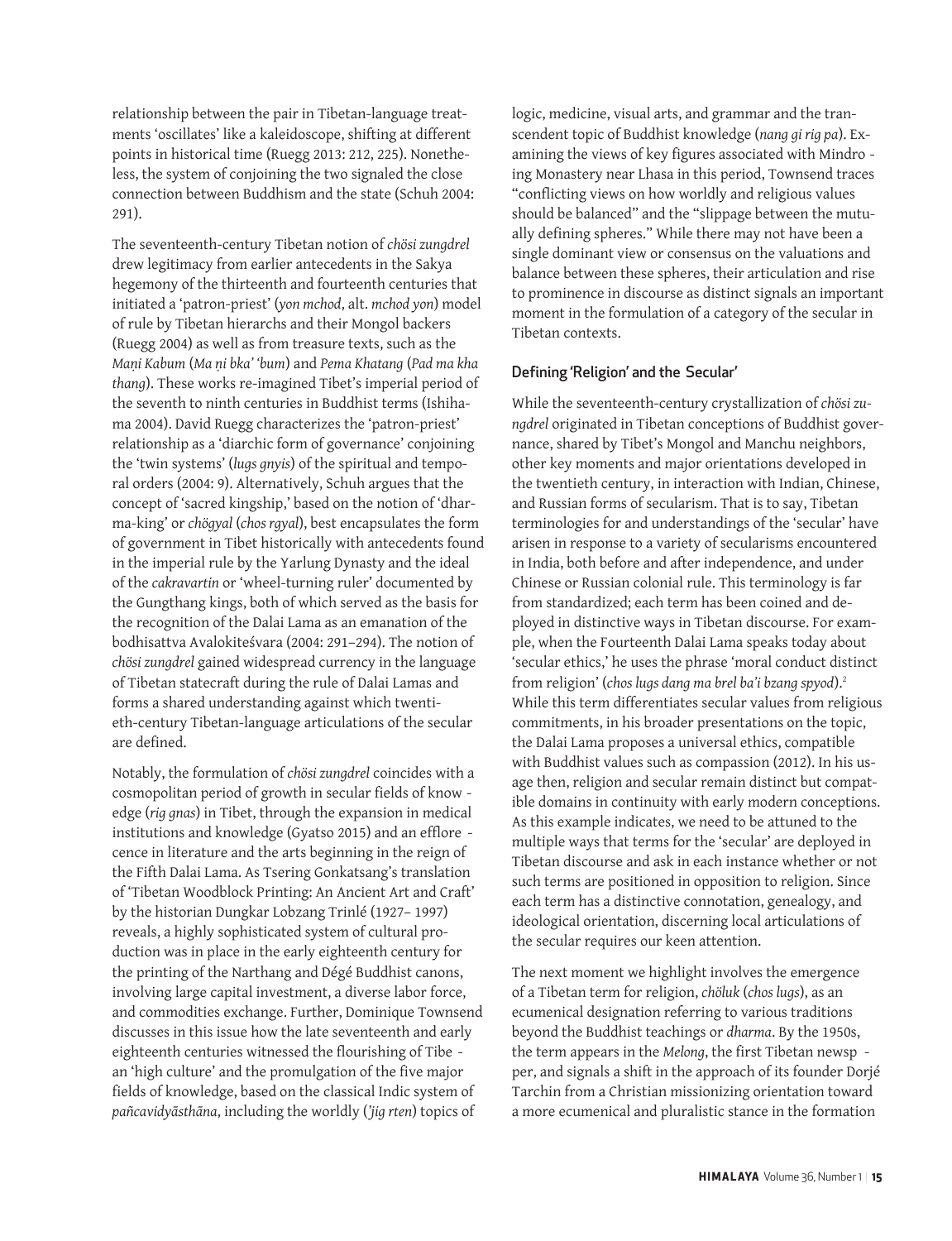of pan-Tibetan identity, as Nicole Willock discusses in her article in this issue. This ecumenical stance became popular among Tibetans who followed the Fourteenth Dalai Lama, Tenzin Gyatso, into exile in 1959, as a means to promote Tibetan unity and nationalist aspirations. Ecumenism is not itself a new category in the Tibetan context, being rooted in a longstanding Tibetan vocabulary of *rimé* (*ris med*) or non-sectarianism, and given prominence by nineteenth-century masters from the eastern Tibetan region of Kham (Smith 2001). But in independent India, the ecumenical implications of the term *chöluk* were additionally inflected by the Gandhian principle of *sarva dharma sambhava* or 'multi-religious co-existence' (Brox 2010; van der Veer 2011), adding a new impetus of ecumenical inclusion to the Tibetan uses of the term. In the twentieth century evolution of the term *chöluk*, we see Tibetans in conversation with the dominant form of Indian secularism in the post-Independence era, which Peter van der Veer characterizes as a "moderate, pluralistic vision" based on the principle of "state noninterference with religion," as inherited from British colonial rule and embodied the political approach of Jawaharlal Nehru and the Congress Party (2011: 277-279).

The ecumenical implications of the term *chöluk* later crystallized into the term *chöluk rimé* (*chos lugs ris med*), one of the competing terms now used to translate 'secularism' among contemporary Tibetans. However, unlike José Casanova's distinction of secularism as a statecraft principle that requires separation between religious and political institutions (2011: 66), Tibetans use the term *chöluk rimé* to promote a pluralistic vision of ecumenical parity within governmental institutions, such that representatives of the five major Tibetan religious traditions—Nyingma, Sakya, Kagyu, Géluk and Bön—all hold seats in the Tibetan Parliament in Exile. Regarding the 1991 revision of the Charter of Tibetans in Exile (*btsan byol bod mi'i bca' khrims*), Trine Brox has charted the heated debate over whether to maintain the language of *chösi zungdrel* or substitute the term *chöluk rimé* to signal a more pluralistic vision of Tibetan religious life (2010). Even though the term *chösi zungdrel* won the day as the language finally included in the Charter's revision, then Tibetan Prime Minister Samdong Rinpoche affirmed an ecumenical stance by reinterpreting the *chö* in *chösi zungdrel* to represent all *dharma* traditions, as Emmi Okada explains in her article in this issue (see also Brox 2010: 120). This affirms Brox's findings that the contem rary Tibetan definition of *chö* does not include Buddhism alone (2010: 129–130), but rather that by the mid-1990s, *chösi zungdrel* can embrace an orientation of ecumenical secularism.

#### Contesting the Place of Religion in the Public Domain

A third and final orientation we highlight here posits that religion, and Buddhism in particular, is a hindrance to Tibetan modernity and no longer belongs at the center of public life. This orientation can be expressed in various ways; it spans a wide range of vantage points, from the so-called 'new thinkers' based in Xining and Lanzhou who regard religion as an outmoded way of thinking and seek to establish a Tibetan secular culture (Hartley 2002, Wu Qi 2013), to Tibetans in exile who contest the continuing place of religion in politics (Brox 2010). At one extreme are secular intellectuals such as Jamyang Kyi who see religion as an inherently regressive and repressive force and seek its marginalization from the public domain (see Gayley's article in this issue). This approach is neatly encapsulated in Casanova's term 'secularist secularism,' which involves being "liberated from 'religion' as a condition for human autonomy and human flourishing" (2011: 60). At the other end of the spectrum is a milder version of this third orientation among those Tibetans (and Tibetan Studies scholar for that matter) who blame the traditionalism of the Ganden Phodrang government for its 'failure' to adapt to the conditions of modernity, making Tibet susceptible to invasion by foreign powers.

This latter view is entangled with the normative 'secularization thesis' that dominated sociological discourse throughout the twentieth century. One manifestation of this orientation emerges in historiography on modern Tibet, where the secularization thesis has had lingering effects on Tibetology as an academic discipline. Here Tibet's religious-political system is viewed as one of the main reasons for its failure to become a nation-state. For example, with reference to the final years of the Ganden Phodrang government, which officially ended with Tibetan acceptance of Chinese sovereignty in the Seventeen Point Agreement of 1951, Melvyn Goldstein states that "the commitment to Tibet as a religious state and to the universality of religion" was a "major factor underlying Tibet's inability to adapt to changing circumstances" (1989: 2).

The general contours of the secularization thesis are reiterated in normative Chinese state narratives on Tibetan history, as inflected by Marxist ideology. Witness the Government White Paper on "Development and Progress on Tibet" from 2013 which states:

The development and progress of Tibet is in accordance with the rules for the development of human society. From traditional agriculture and animal husbandry to a modern market economy, from the integration of political and religious powers to their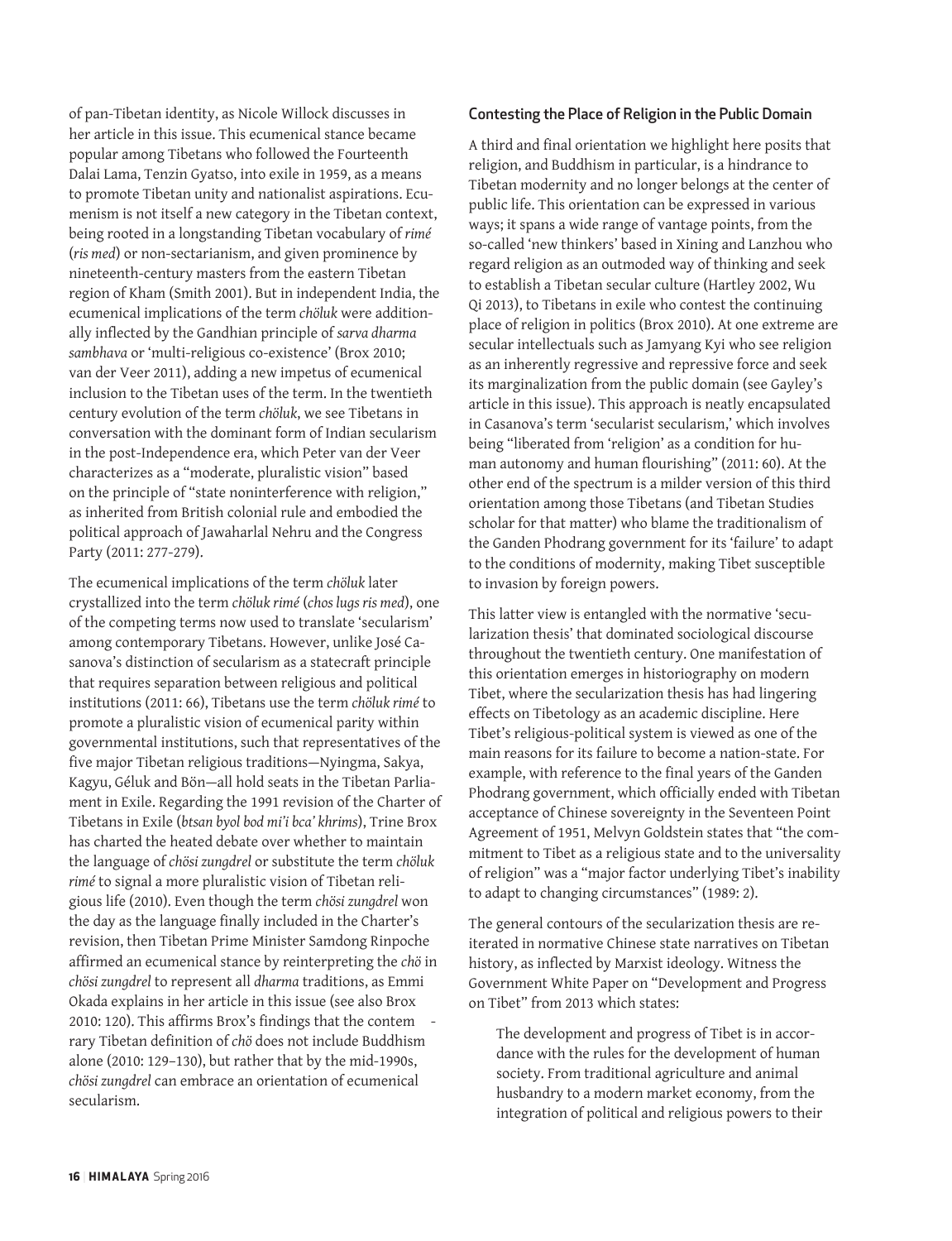separation, from autocracy to democracy, superstition to science, and isolation to openness—these are the generic laws for the development of human society. Over the past 60 years of its development, Tibet has unfailingly followed these rules and the general trend… Observed from the macro perspective of human history, Tibet has leapt from a feudal serfdom society into one with a modern civilization within a matter of only a few decades, creating an outstanding example of regional modernization (Information Office of the State Council of the Pe ple's Republic of China 2013).

Here, as elsewhere in state discourse, the normative telos of secularization is assumed, and religion as intertwined with politics is viewed to have impeded the development of modernity. In the same Government White Paper, the system of *chösi zungdrel*, in particular, is condemned as a "feudal serfdom under a theocracy," representative of the "darkness and backwardness of old Tibet."

A similar orientation informs a range of violently secularizing policies of the communist era, including Soviet purges of Buddhist figures in Mongolia during the 1930s, and the Chinese destruction of Buddhist institutions during the socialist transformation of Tibetan areas in the late 1950s and the Cultural Revolution (1966-76). In his contribution to this issue, Matthew King nuances the narrative of forced secularization in Mongolia. King focuses on knowledge production in the early- to mid-twentieth century, when Soviet and socialist Mongolian scholars selectively constructed pre-modern genealogies to create a shared value of 'scientific knowing' between Buddhists and scientists alike. Despite strong waves of anti-clerical violence that took place in Mongolia, Buddhist polymaths such as the eighteenth century scholar Sumpa Khenpo were later remembered for their modernist, rational knowledge production.

Chinese secularism has perhaps had the most enduring impact on Tibetans, whether they selectively embrace facets of Chinese secularism or reject it as a threat to the integrity and preservation of Tibetan culture. Emblematic in this selective embrace are 'new thinkers' like Shokdung who view religion as a hindrance to Tibetan modernity and oppose clerical power and influence (Hartley 2002, Wu Qi 2013). Shaped by the May 4th Movement during the Republican era in China, their vantage point accords with the more longstanding aspects of Chinese secularism which, according to Peter van der Veer, include anti-superstition, pitting scientific rationalism against magical superstition, and anti-clericalism with its deep suspicion of and antagonism toward religious authority (2011). These aspects can be traced from the late Qing and Republican era campaigns to 'smash temples, build schools' and into the violence of Maoist period. Despite movement toward the tolerance of religion in the post-Mao era, the Chinese state's 'civilizing mission' toward ethnic minorities (Harrell 1995, Gladney 2004) continues to be expressed in secularizing development policies in Tibetan areas (Kolas and Thowsen 2005: 180) and an ongoing rhetoric correlating religion and backwardness (Information Office of the State Council of the People's Republic of China, 2013). Meanwhile, the state asserts control over religion in various ways, including the recognition of incarnate lamas (Cabezón 2008; Barnett 2012).

#### Competing Terms for Secularism

With the Dalai Lama's escape to India in 1959 and the creation of the Tibetan government-in-exile, namely the Central Tibetan Administration (CTA), the political landscape split exile Tibetan discourse into several camps. In addition to traditionalists promoting the continuation of *chösi zungdrel* and those advocating for an ecumenical secularism employing the term *choluk rimé* as discussed above, Trine Brox discusses a group that she calls 'displacers' who argue against the CTA being founded on the notion of *chösi zungdrel* (2010). In debates surrounding the 1991 revision of the Charter of Tibetans in Exile, the displacers promote the adoption of *chomé ringluk* or 'a system without religion' (*chos med ring lugs*) in the hope that sectarianism and regionalism could be kept out of politics (132–133). This group falls in line with the third orientation toward religion and the secular, discussed in the previous section, by seeking to displace religion from Tibetan politics.

The contested nature of terminology is an important feature of local articulations of the secular. Brox discusses several alternative terms for secularism emerging among Tibetans in exile besides *chomé ringluk* and *choluk rimé*, such as 'disregard for religion' (*chos la ltos med*), 'individual choice of religious belief' (*chos dad rang mos*), and 'opposing religion' (*chos la 'gal ba*), which imply respectively neutrality toward religion in governance, the protection of religious freedom, and the mutually incompatibility of religion and state, all articulated in opposition to *chösi zungdrel* (Brox 2010: 125). From these terms, it is clear that the choice of translation for the foreign concept of 'secularism' implies a stance toward religion. As a parallel in the Himalayan region, competing terms for secularism were deployed in debates surrounding the promulgation of the 2015 Constitution of Nepal, particularly *dharma nirapeksata*, meaning state neutrality or 'impartiality toward religion,'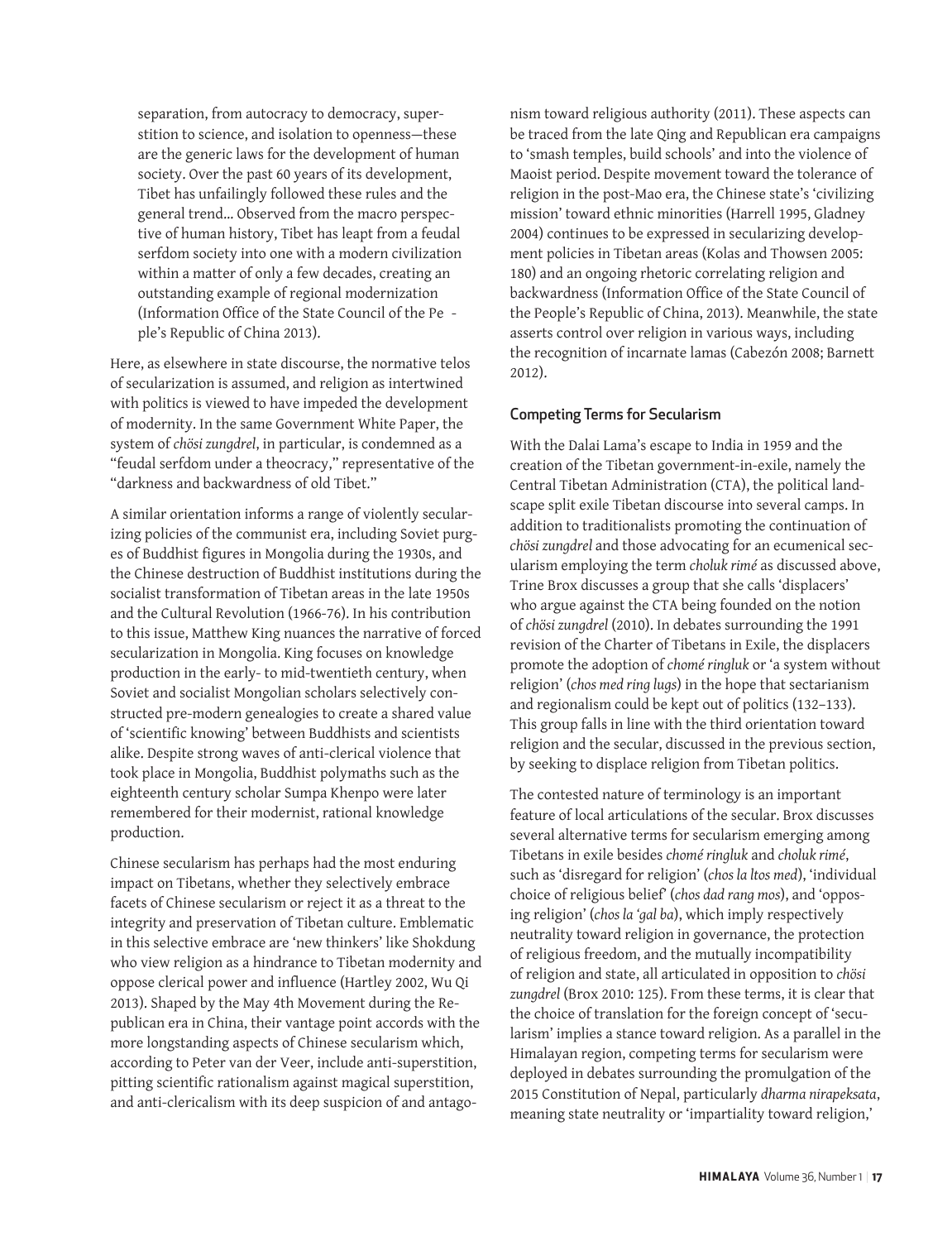and *dharma swatantrata*, signifying religious freedom (Letizia 2012; Wagner 2016; Dennis 2016).<sup>3</sup> These terms and their Tibetan parallels in *chomé ringluk* and *choluk rimé* might be aptly characterized as *freedom from* religion, whether political neutrality or a secularist secularism, and *freedom to* practice the religion of one's choice, more in line with a pluralistic or ecumenical secularism. In these competing terms for secularism, one can see not only a drive toward the prestige of democracy and secularism as markers of modernity, but also the attempt to forge an alternative model of secularism that is inclusive of religion.

In 2011, the Dalai Lama devolved himself of political power in favor of an elected government for Tibetans in exile, only a few years after the end of the Hindu monarchy in Nepal in 2006 and Bhutan's transition to a democratic, constitutional monarchy in 2008. Yet recent controversies over exile election procedures in late 2015 and early 2016 have shown that the terms of secularism continue to be a source of contention among Tibetans. Note, for example, an unprecedented open letter criticizing exile election procedures,<sup>4</sup> which in turn prompted a US congressional response urging CTA to operate by accepted democratic standards. Exile Tibetan intellectual Jamyang Norbu similarly has raised awareness of the harassment experienced by supporters of the *rangzen* or 'independence' (*rang btsan*) movement due to the common misperception that they are anti-Dalai Lama.<sup>5</sup> As fraught and contested as secularism remains today, understanding local articulations of the terms of discourse and related understandings of the secular is an academic imperative.

#### Continuing Ramification

The three broad orientations toward 'religion' and the 'secular' in Tibetan discourse, briefly charted here, continue to influence the contested landscape regarding the role of religion in Tibetan society and politics. The first sense of the secular as the worldly sphere remains operative in contemporary discourse on the two systems (*lugs gnyis*), religious and worldly (*chos dang 'jig rten*), by Buddhist clerics at Larung Buddhist Academy on the Tibetan plateau. In works of advice to the laity, well-known cleric scholars like Khenpo Tsultrim Lodrö argue for the compatibility of religious and secular vantage points, harnessing Buddhist ethics as a this-worldly rational approach to addressing contemporary social concerns (Gayley 2013). Meanwhile, the second major trend, an ecumenical secularism, remains central to the democratization of the Tibetan government in exile, which as Emmi Okada argues in her article "culminated in the Dalai Lama's complete devolution of his political powers to the elected government in

2011" and yet maintains a "unique Tibetan secularism that upholds religious pluralism." The third major orientation toward the secular, akin to that of the 'new thinkers,' continues to inform secular critiques over the role of religion in Tibetan society. In her article in this issue, Holly Gayley addresses secular critiques in the Tibetan blogosphere over a burgeoning ethical reform movement spearheaded by Buddhist clerics at Larung Buddhist Academy in Serta, on the border of Qinghai and Sichuan Provinces.

In the midst of these competing terms and understandings, several of our contributors focus on literary and artistic expressions on the Tibetan plateau, exploring stances of hybridity and ambivalence among artists. Leigh Miller's article on the Lhasa-based artist Gadé illuminates the high degree of self-reflexivity among contemporary Tibetan artists regarding cultural hybridity. As Miller argues, Gadé strategically appropriates traditional Buddhist iconography to imbue his work with a legible Tibetanness while importing international pop icons, like Mickey Mouse, Spiderman and the Hulk in order to reflect and compl cate contemporary Tibetan identity. On the other hand, in her contribution, Françoise Robin chronicles a profound ambivalence among Tibetan fiction writers from Amdo toward their Buddhist heritage, who place their protagonists at the painful intersection of competing values by personifying traditional and progressive views in various characters in their work. Robin also translates the short story *Entrusted to the Wind* by Lhashamgyal, first published in 2009 in the literary journal *Light Rain* (*Sbrang char*). In Robin's own article, she analyzes this story alongside other works of fiction and film that use reincarnation as the foca point for probing tensions between the cultural inheritance of Tibetans and the secular imaginary absorbed through the Chinese education system.

As a useful point of contrast, Tibetans in exile who actively promote their Buddhist heritage have engaged in a creative appropriation of the terms of secular discourse. For example, in her article, Annabella Pitkin investigates interpretive strategies used to understand 'miraculous' displays of yogic power among exile Tibetans in the Drikung Kagyu tradition anchored in and around Dehradun. While oral and written accounts of lineage masters from the previous generation allow Tibetans to maintain a nostalgic connection to their homeland, contemporary Buddhist teachers recognize a dramatic shift between an 'age of faith' and an 'age of knowledge' and adapt pedagogically in their exegetical frameworks. What these case studies show, then, is an ongoing creative negotiation between 'religion' and the 'secular' as terms in Tibetan discourse alongside their associated epistemic frameworks.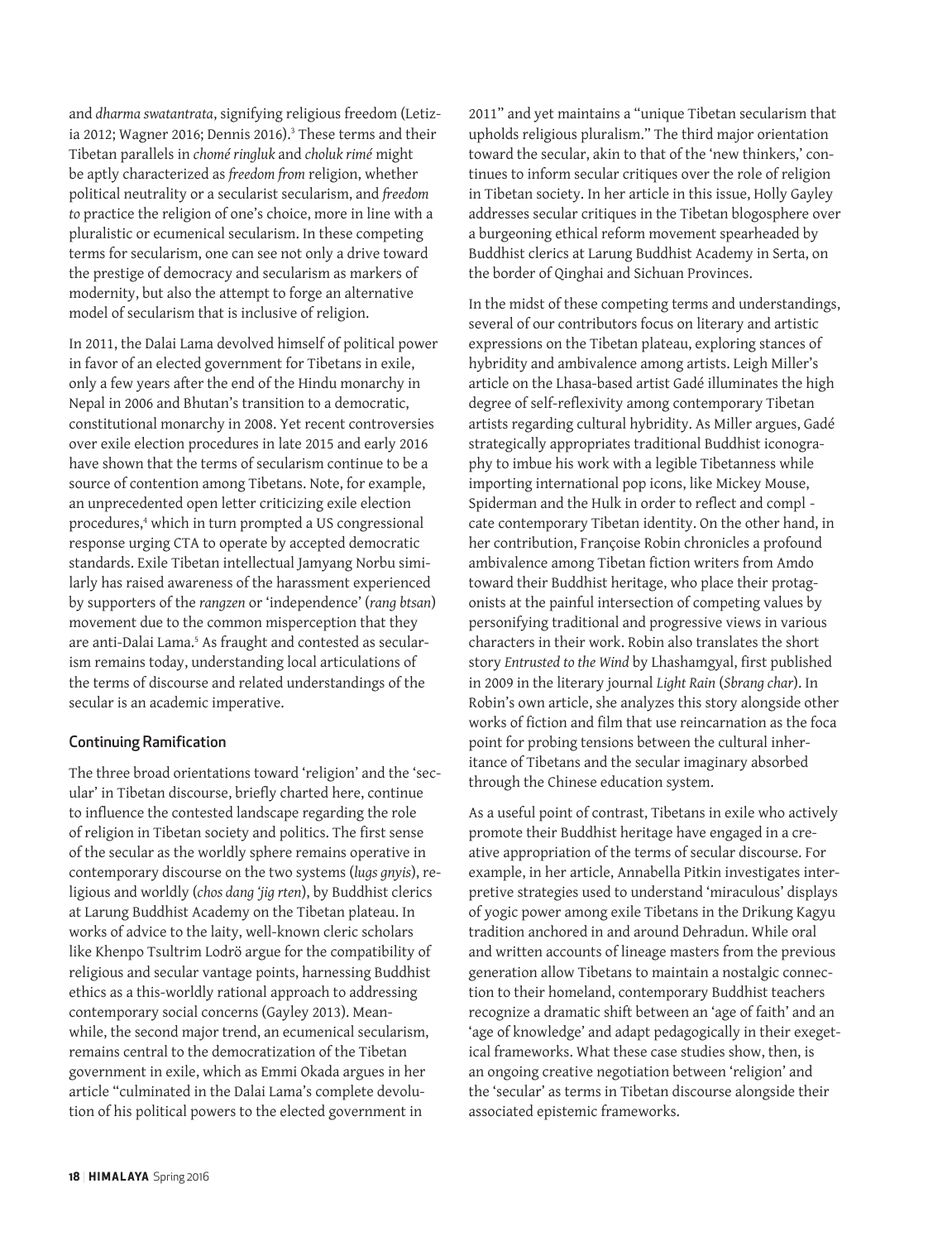While secularism as an ideological stance promoting the separation of religion from the public domain has been globalized through a process of European and Asian colonial expansion (cf. van der Veer 2001; Casanova 2011; Bubandt and van Beek 2012), reflecting on the secular in Tibetan contexts highlights the historical contingencies of this discourse. Such reflection also sheds light on the i portant role of Tibetan intellectuals and artists in negotiating and defining the ongoing tensions between 'religion' and the 'secular'—as palpable in literary and artistic works as they are in contemporary Buddhist exegesis. These tensions continue to flare up in Tibetan exile politics, in global academic discourse, and in heated Tibetan blogosphere debates over the role of religion in society. They are even visible in the international art world through the menacing figure of the Hulk bounding out of a Buddhist mandalic frame — the image with which we began this Introduction.

Clearly, the Tibetan case undermines the secularization thesis and reveals complex interactions between religious and secular imagery, discourses, and epistemic frameworks. The case studies in this issue exemplify some of the diverse processes of local articulations of the secular among Tibetans in distinct historical and geographic contexts, thereby adding to a growing body of literature on multiple secularisms in Asia and around the globe. Only through attention to local articulations of the secular and the specific ethno-linguistic register in which such artic lations are expressed can we tease out how highly dependent 'secularism' is on particular local practices and actors despite global hegemonic discourse.

**Holly Gayley** is Assistant Professor in the Department of Religious Studies at the University of Colorado, Boulder. Her current research explores the revitalization of Buddhism in Tibetan areas of the PRC and a new ethical reform movement spawned by cleric-scholars at Larung Buddhist Academy in Serta. Her recent publications on the topic include: Reimagining Buddhist Ethics on the Tibetan Plateau (*Journal of Buddhist Ethics*, 2013) and The Ethics of Cultural Survival: A Buddhist Vision of Progress in Mkhan po 'Jigs phun's Advice to Tibetans of the 21st Century in *Mapping the Modern in Tibet*, edited by Gray Tuttle, (International Institute for Tibetan and Buddhist Studies, 2011).

**Nicole Willock** is Assistant Professor in the Department of Philosophy and Religious Studies at Old Dominion University in Norfolk, Virginia, where she teaches on Buddhism and World Religions. Her research explores the complex relationships between state-driven secularization, religious practice, and literature in 20th century Tibet and China. Her publications include The Revival of the Tulku Institution in Modern China in *Reincarnation in Tibetan Buddhism: Birth-Narratives, Institutional Innovation, and Embodiment of Divine Power*, edited by Derek Maher and Tsering Wangchuk (Boston: Wisdom Publications, forthcoming) and Tibetan Monastic Scholars and the Great Proletarian Cultural Revolution in *Re-remembered Meetings: Post-Mao Retellings of Early Tibetan Encounters with the Chinese Communist Party*, edited by Robbie Barnett, F ancoise Robin and Benno Weiner (Leiden: Brill Publications, forthcoming).

The authors wish to thank the contributors to this volume—Tsering Gonkatsang, Matth w King, Leigh Miller, Emmi Okada, Annabella Pitkin, Françoise Robin, Dominique Townsend—as well as the other original panelists—Janet Gyatso, Nancy Lin, and Tsering Shakya—on the panel, 'The Secular in Tibet and Mongolia,' at the Thirteenth Seminar of the International Association of Tibetan Studies in 2013. The presentations, questions, and comments by panelists and audience offered new perspectives, provided the fodder for further investigations into the secular in Tibetan cultural worlds, and paved the way for this special issue of *HIMALAYA*. All the contributors worked diligently to craft their articles and, as part of the process, we are appreciative of the anonymous peer reviewers. We are also grateful to the Tibetan artists featured in the Gallery for permission to use their artwork in this issue and to Françoise Robin and Tsering Gonkatsang for their respective translations—the short story, 'Entrusted to the Wind' by Lhashamgyal, and the historical essay, 'Tibetan Woodblock Printing: An Ancient Art and Craft' y Dungkar Lobzang Trinlé. Finally, the authors would like to express their appreciation to Sienna Craig and Mark Turin for their invaluable guidance in bringing this special issue to publication, and to others who work behind the scenes at *HIMALAYA* in the editing and publishing processes.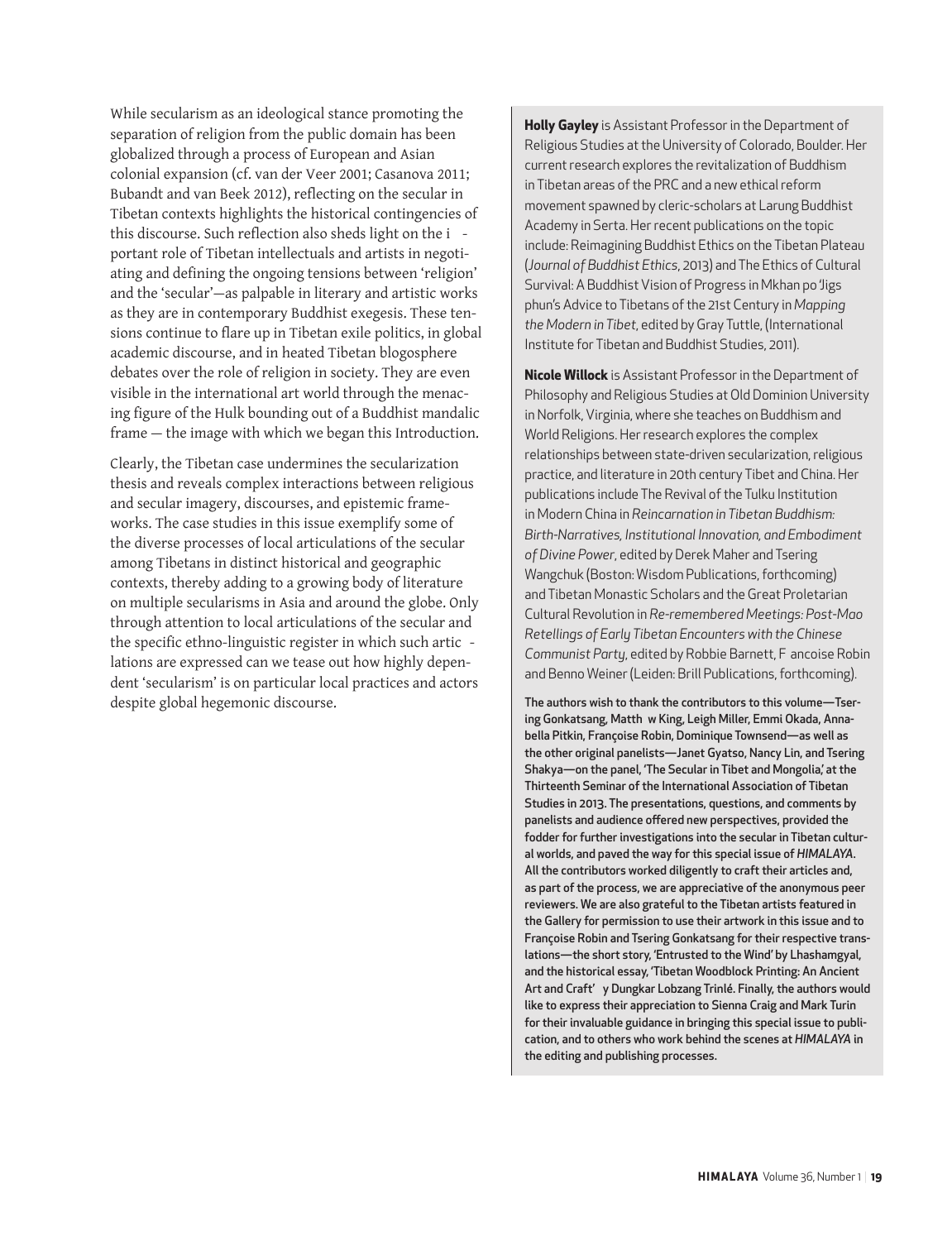#### Endnotes

1. See <[www.rossirossi.com/contemporary/exhibitions/](http://www.rossirossi.com/contemporary/exhibitions/making.gods/information) [making.gods/information](http://www.rossirossi.com/contemporary/exhibitions/making.gods/information)> (accessed on 1 February 2016).

2. See *Chos lugs dang ma 'brel ba'i bzang spyod*, report on a lecture given by the Fourteenth Dalai Lama at Emory University, 9 October 2013 by Radio Free Asia <www.rfa. org/tibetan/tamlenggiletsen/tamlengzhalpar/dalailama-talks-in-emory-10092013155953> (accessed 17 Feburary 2016). See also *Chos dang ma 'brel ba'i bzang spyod kyi thog nas sems skyid po bzo ba*, published on the Benzin Archives <[www.berzinarchives.com/web/bo/archives/](http://www.berzinarchives.com/web/bo/archives/approaching_buddhism/world_today/achieving_happy_mind_through_secular_ethics) [approaching\\_buddhism/world\\_today/achieving\\_happy\\_](http://www.berzinarchives.com/web/bo/archives/approaching_buddhism/world_today/achieving_happy_mind_through_secular_ethics) [mind\\_through\\_secular\\_ethics](http://www.berzinarchives.com/web/bo/archives/approaching_buddhism/world_today/achieving_happy_mind_through_secular_ethics)> (accessed 17 February 2016).

3. Though 2006 witnessed the official ended the Hindu monarchy, when the House of Representatives declared Nepal a secular state, the specific model of secularity had not been determined (Letizia 2012). As Chiara Letizia has argued, since *dharma* exceeds the domain of 'religion' as a presumed universal category, secularism in the former sense as *dharma nirapeksata* implies for some Nepalis a loss of a moral polity (2012). With regard to Nepali articulations of *dharma swatantrata*, Dannah Dennis (2016) highlights the embedded notion of *sanatana dharma* that protects the 'primeval dharma' or traditions of South Asian origin and condemns missionizing activity by 'foreign' traditions, such as Islam and Christianity.

4. See "An Open Letter to the Sikyong, Kashag, and Election Commissioner of the Central Tibetan Administration in Dharamsala, India" [<tibet.org/](http://tibet.org/openletter) [openletter](http://tibet.org/openletter)> (accessed 29 February 2016) with twentyseven signatories that include leaders in the Free Tibet movement, current and former directors of humanitarian organizations, Tibetan Studies scholars, and members of organizations that support the Tibetan cause and other social justice organizations.

5. See Jamyang Norbu's 'Election by Divine Intervention' published on *Shadow Tibet* on 13 November 2015 <[www.](http://www.jamyangnorbu.com/blog/2015/11/13/election-by-divine-intervention) [jamyangnorbu.com/blog/2015/11/13/election-by-divine](http://www.jamyangnorbu.com/blog/2015/11/13/election-by-divine-intervention)[intervention](http://www.jamyangnorbu.com/blog/2015/11/13/election-by-divine-intervention)> (accessed on 29 February 2016).

#### References

Ardussi, John. 2004. "Formation of the State of Bhutan ('Brug gzhung) in 17th Century and its Tibetan Antecedents." In *The Relationship between Religion and State (Chos srid zung 'brel) in Traditional Tibet*, edited by Christoph Cüppers. Lumbini: Lumbini International Research Institute, 33–48.

Asad, Talal. 2003. *Formations of the Secular: Christianity, Islam, Modernity*. Stanford: Stanford University Press.

Barnett, Robert. 2012. Mimetic Re-enchantment: The contemporary Chinese state and Tibetan religious leadership. In *Varieties of Secularism in Asia: Anthropological Explorations of Religion, Politics and the Spiritual*, edited by Nils Ole Bubandt and Martijn van Beek. New York: Routledge, 29–53.

Brox, Trine. 2010. Changing the Tibetan Way? Contesting Secularism in the Tibetan Diaspora. In *Tibetan Studies: An Anthology, PIATS 2006: Proceedings of the Eleventh Seminar of the International Association for Tibetan Studies, Königswinter 2006*, edited by Saadet Arslan and Peter Schwieger. Andiast: International Institute for Tibetan and Buddhist Studies GmbH, 117–141.

 . 2012. Unyoking the Political from the Religious. In *Varieties of Secularism in Asia: Anthropological Explorations of Religion, Politics and the Spiritual*, edited by Nils Ole Bubandt and Martijn van Beek. New York: Routledge, 55–74.

Bubandt, Nils Ole and Martijn van Beek. 2012. *Varieties of Secularism in Asia: Anthropological Explorations of Religion, Politics and the Spiritual*. New York: Routledge.

Cabezón, José. 2008. State Control of Tibetan Buddhist Monasticism in the People's Republic of China. In *Chinese Religiosities: Afflictions of Modernity and State Formatio* , edited by Mayfair Yang. Berkeley: University of California Press, 261–291.

Casanova, José. 2011. The Secular, Secularizations, Secularisms. In *Rethinking Secularism*, edited by Craig Calhoun, Mark Juergensmeyer, and Jonathan VanAntwerpen. New York: Oxford University Press, 54–74.

Christoph Cüppers, ed. 2004. *The Relationship between Religion and State (chos srid zung 'brel) in Traditional Tibet.* Lumbini: Lumbini International Research Institute.

Dalai Lama, His Holiness. 2012. *Beyond Religion: Ethics for a Whole World*. New York: Houghton Mifflin Harcourt Publishing Company.

Dennis, Dannah. Dharma Pariwartan, Dharma Swatantrata: Concepts of Conversion and the Question of Nepali Secularisms. A paper delivered at Himalayan Studies Conference IV at the University of Texas Austin, 27 February 2016.

Gayley, Holly. 2013. Reimagining Buddhist Ethics on the Tibetan Plateau. *Journal of Buddhist Ethics* 20: 247–286.